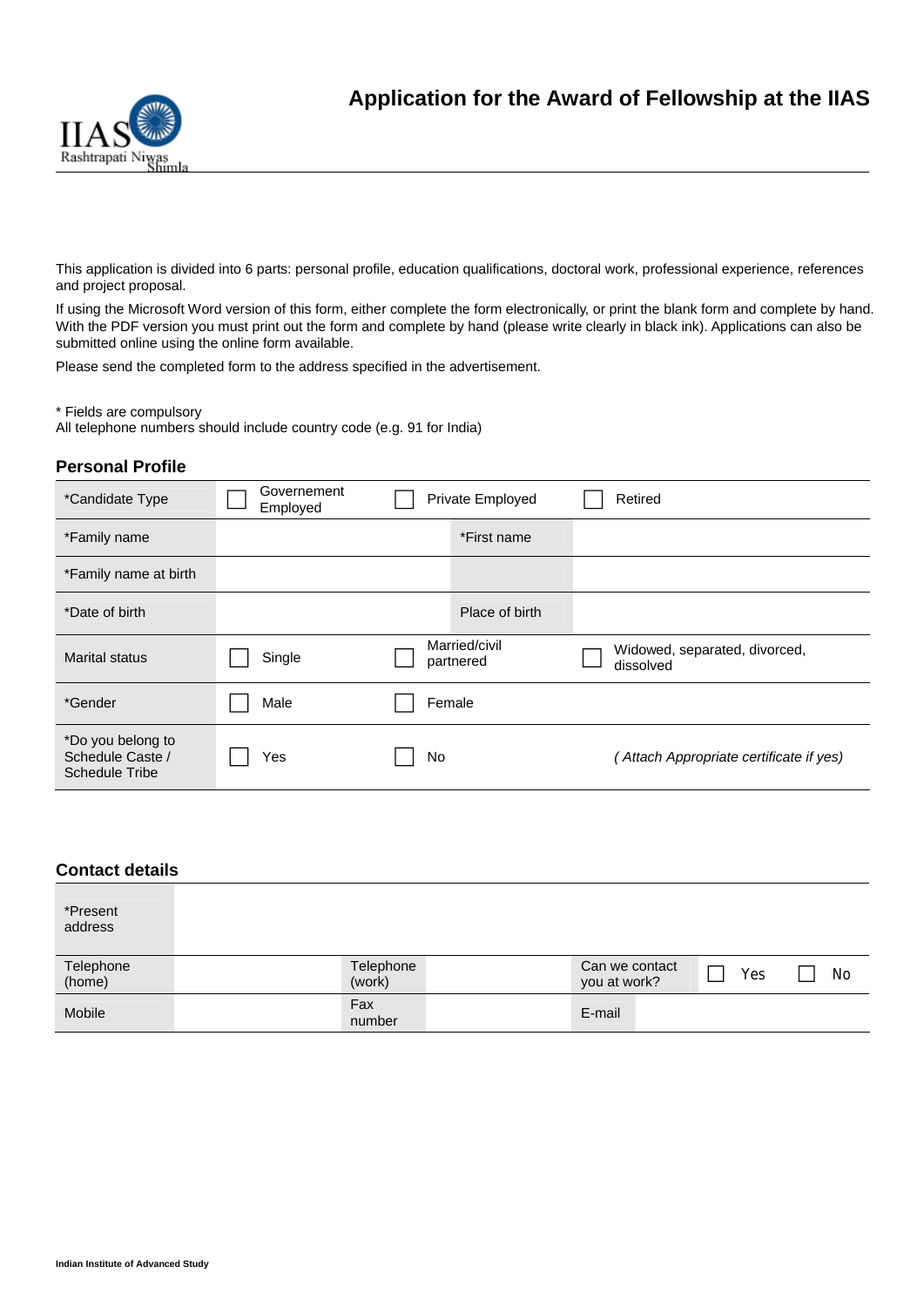# **Educational Qualifications**

#### **Secondary education or equivalent**

Please list chronological order matriculation onwards.

| Name of the Examination/degree. | Subject(s) | Division / Grade | Examining<br>University/Authority | Dates | Place /<br>Country |
|---------------------------------|------------|------------------|-----------------------------------|-------|--------------------|
|                                 |            |                  |                                   |       |                    |
|                                 |            |                  |                                   |       |                    |
|                                 |            |                  |                                   |       |                    |
|                                 |            |                  |                                   |       |                    |

#### **Higher education**

Please list in reverse chronological order the educational establishments attended and the degrees/diplomas obtained.

| Name of the<br>Examination/degree. | Type of<br>degree/dipl<br>oma | Examining<br>University<br>/Authority | Field of study | Major<br>subject(s) | Dates | Place /<br>Country |
|------------------------------------|-------------------------------|---------------------------------------|----------------|---------------------|-------|--------------------|
|                                    |                               |                                       |                |                     |       |                    |
|                                    |                               |                                       |                |                     |       |                    |
|                                    |                               |                                       |                |                     |       |                    |
|                                    |                               |                                       |                |                     |       |                    |
|                                    |                               |                                       |                |                     |       |                    |
|                                    |                               |                                       |                |                     |       |                    |
|                                    |                               |                                       |                |                     |       |                    |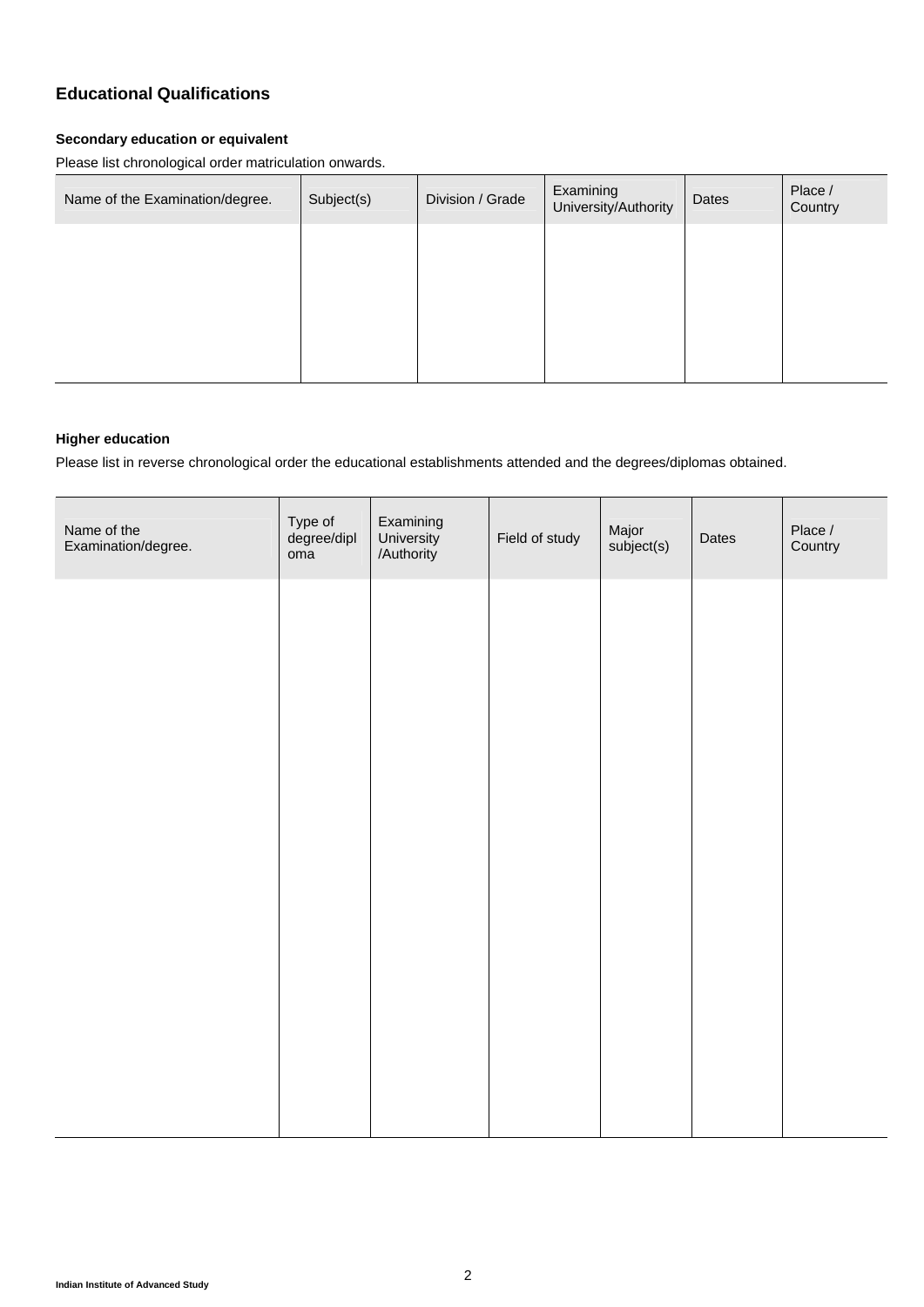# **Doctoral Work**

## **Publications Authored / Edited/ Co-Joined**

Please list in reverse chronological

Publications uploaded / attached should be in word format (Font Arial)

| <b>Publication Name</b> | Publisher | Date of<br>Publication | Publication<br>Type | Name of the Publications attached<br>[Please attach a separate sheet, giving full<br>bibliographic information for each entry] |
|-------------------------|-----------|------------------------|---------------------|--------------------------------------------------------------------------------------------------------------------------------|
|                         |           |                        |                     |                                                                                                                                |
|                         |           |                        |                     |                                                                                                                                |
|                         |           |                        |                     |                                                                                                                                |
|                         |           |                        |                     |                                                                                                                                |
|                         |           |                        |                     |                                                                                                                                |

## **Articles Authored / Edited**

Please list articles authored / edited in reverse chronological order

| Article Name | Publisher | Date of<br>Publication | Publication<br>Type | Name of the Articles (s) attached |
|--------------|-----------|------------------------|---------------------|-----------------------------------|
|              |           |                        |                     |                                   |
|              |           |                        |                     |                                   |
|              |           |                        |                     |                                   |
|              |           |                        |                     |                                   |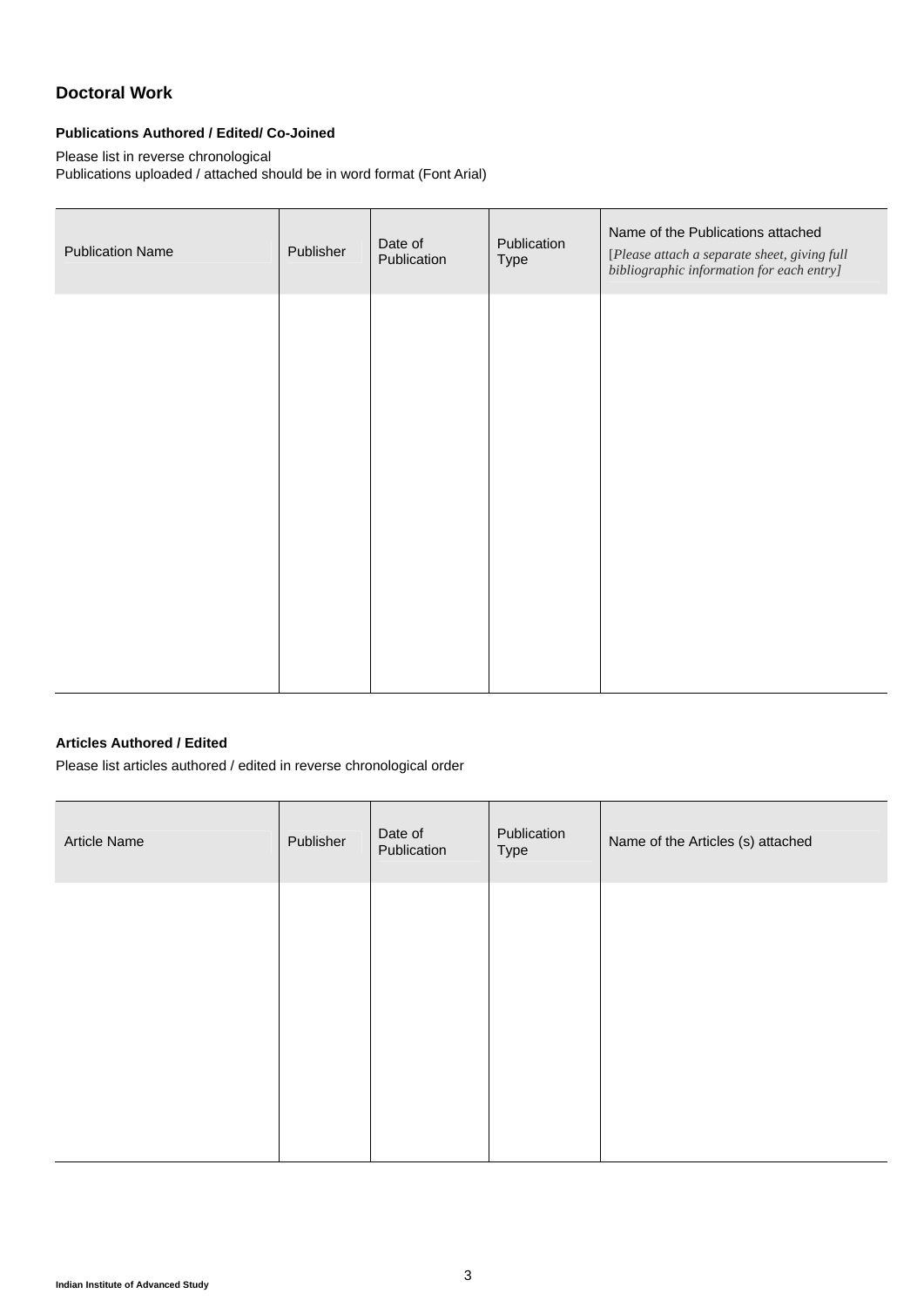## **Seminars/Conferences/Symposia Attended**

Please list articles authored / edited in reverse chronological order

| Name | Conference / Symposia | Date |
|------|-----------------------|------|
|      |                       |      |
|      |                       |      |
|      |                       |      |
|      |                       |      |
|      |                       |      |
|      |                       |      |
|      |                       |      |
|      |                       |      |
|      |                       |      |
|      |                       |      |
|      |                       |      |

Continue on a separate sheet if necessary.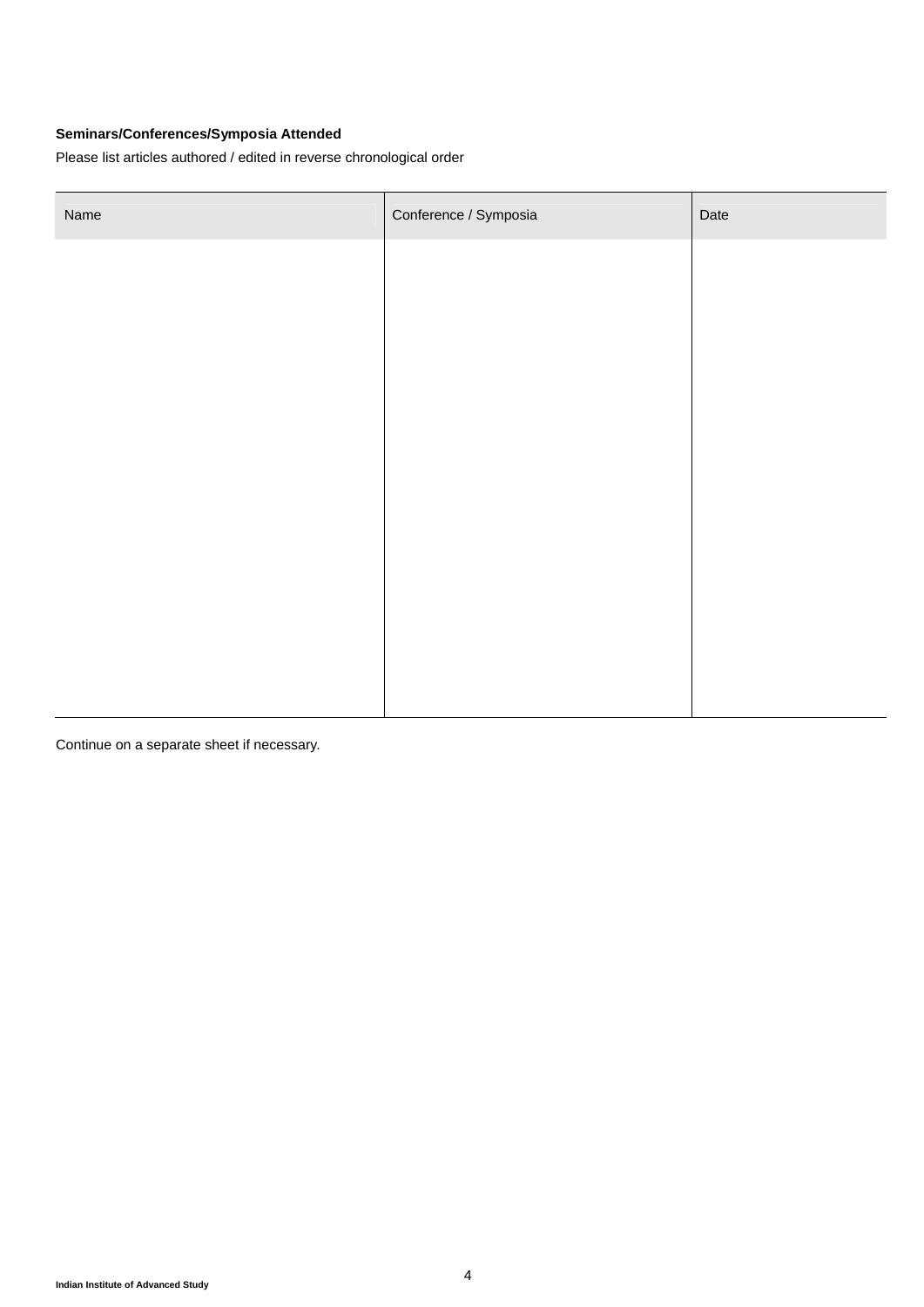## **Professional Experience**

Please give details of your employment since leaving full-time education, starting with the most recent employment Give a brief description of the main duties and responsibilities, number of staff supervised, if applicable.

| Dates (month/year)        | Location/country                                         |  |
|---------------------------|----------------------------------------------------------|--|
| Employer name/<br>Address | Position held (with<br>scales of pay, if in<br>service): |  |
| Responsibilities          |                                                          |  |
| Dates (month/year)        | Location/country                                         |  |
| Employer name/<br>Address | Position held (with<br>scales of pay, if in<br>service): |  |
| Responsibilities          |                                                          |  |
|                           |                                                          |  |
| Dates (month/year)        | Location/country                                         |  |
| Employer name/<br>Address | Position held (with<br>scales of pay, if in<br>service): |  |
| Responsibilities          |                                                          |  |
|                           |                                                          |  |
| Dates (month/year)        | Location/country                                         |  |
| Employer name/<br>Address | Position held (with<br>scales of pay, if in<br>service): |  |
| Responsibilities          |                                                          |  |

Continue on a separate sheet if necessary.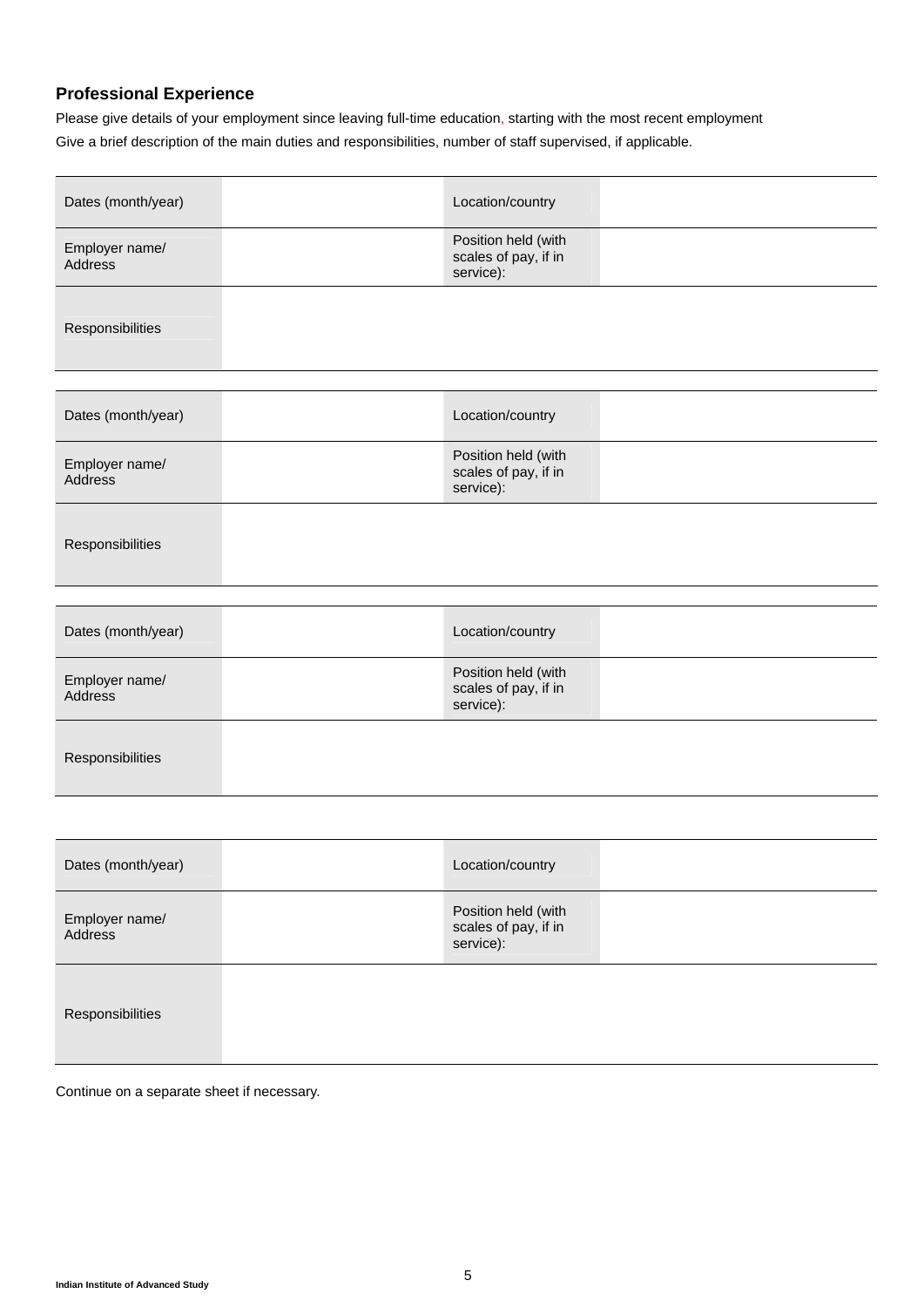## **References**

The Indian Institute of Advanced Study requires three references:

| 1                                                                       |                |                           |
|-------------------------------------------------------------------------|----------------|---------------------------|
| May we request a reference?                                             | At any time    | After offer of employment |
| Name                                                                    |                |                           |
| Job title/position                                                      |                |                           |
| Telephone                                                               |                | Fax                       |
| Address                                                                 |                |                           |
| Please indicate if this is a work<br>reference or an academic reference | Work reference | Academic reference        |
| $\overline{c}$                                                          |                |                           |
| May we request a reference?                                             | At any time    | After offer of employment |
| Name                                                                    |                |                           |
| Job title/position                                                      |                |                           |
| Telephone                                                               |                | Fax                       |
| Address                                                                 |                |                           |
| Please indicate if this is a work<br>reference or an academic reference | Work reference | Academic reference        |
| 3                                                                       |                |                           |
| May we request a reference?                                             | At any time    | After offer of employment |
| Name                                                                    |                |                           |
| Job title/position                                                      |                |                           |
| Telephone                                                               |                | Fax                       |
| Address                                                                 |                |                           |
| Please indicate if this is a work<br>reference or a personal reference  | Work reference | Personal reference        |

Continue on a separate sheet if necessary.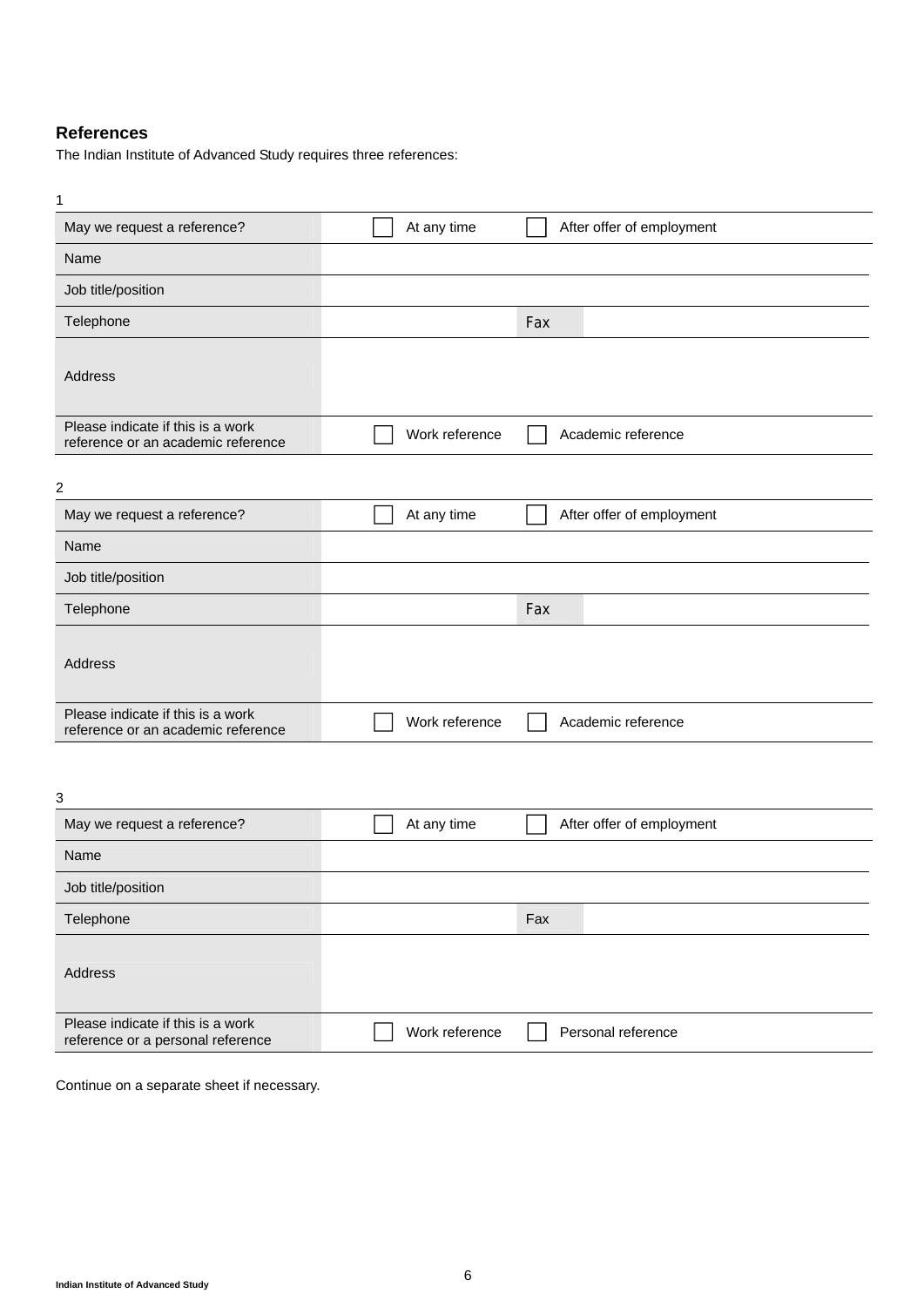# **Project Proposal**

Title of the proposed Research Project Synopsis of the Research Project should not exceed 2500 words. Evidence in excess of 2500 words will not be assessed.

| Project Proposal                                         |  |
|----------------------------------------------------------|--|
| Research Approach                                        |  |
|                                                          |  |
|                                                          |  |
|                                                          |  |
| Objective                                                |  |
|                                                          |  |
|                                                          |  |
|                                                          |  |
|                                                          |  |
|                                                          |  |
| QuestionLocating Research<br>Within the larger Discourse |  |
|                                                          |  |
|                                                          |  |
|                                                          |  |
| Time Line                                                |  |
|                                                          |  |
|                                                          |  |
|                                                          |  |
|                                                          |  |
| Publication Plan                                         |  |
|                                                          |  |
|                                                          |  |
|                                                          |  |
|                                                          |  |